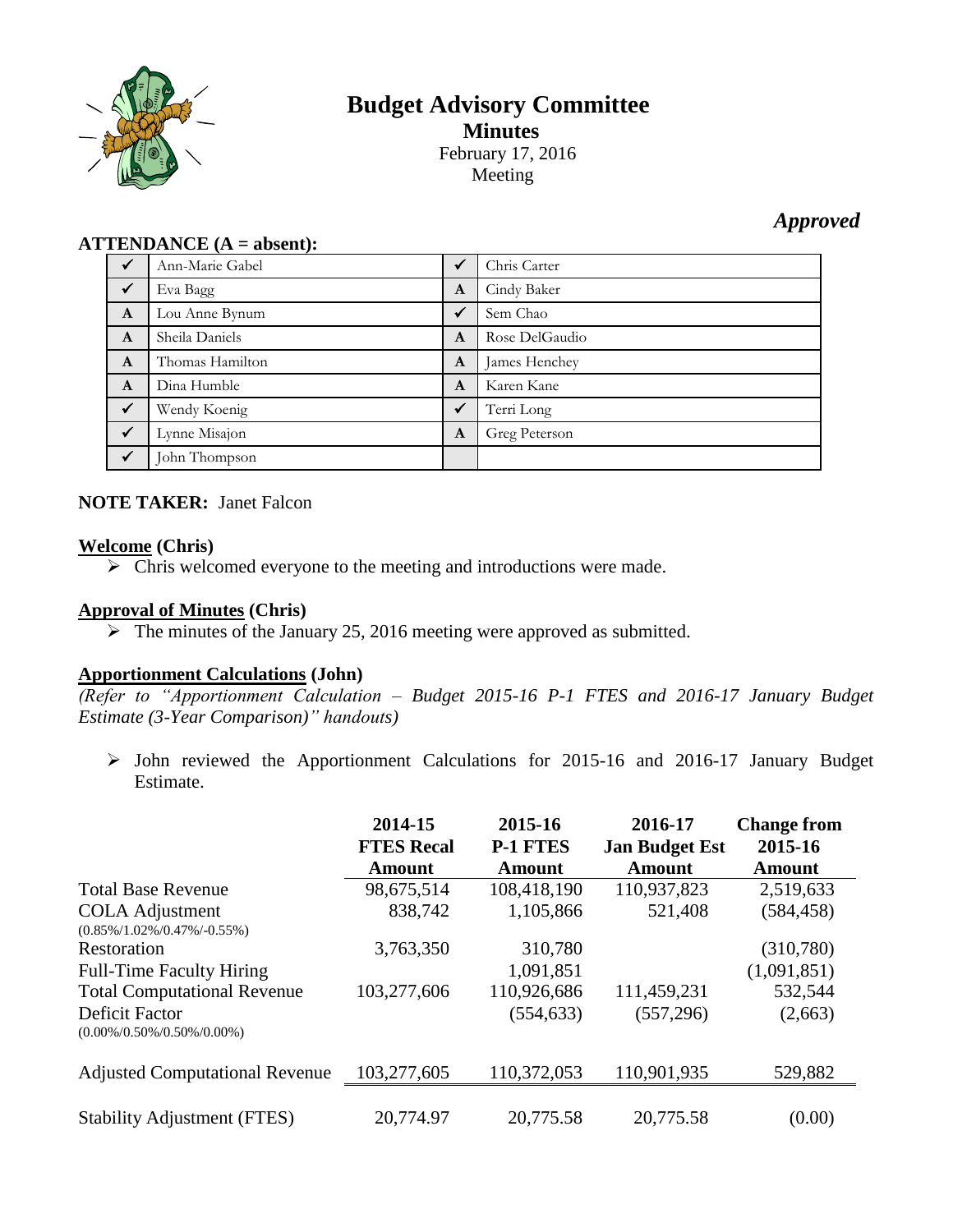#### **Apportionment Calculations (continued)**

- Approximately 225 FTES was borrowed from Summer 2015 which called for a recalculation of Apportionment for 2014-15.
- Ann-Marie cautioned if the college is not able to grow in order to capture the growth funds, there would only be \$529,882 available revenue. Expenses for the fiscal year would have to include the hiring of 25 full-time faculty with cost of \$2.5 million.

**2015-16 Mid-Year Budget Performance Report (General Fund Unrestricted and Restricted) (John)** *(Refer to "LONG BEACH COMMUNITY COLLEGE DISTRICT 2015-2016 Mid-Year Budget Performance Report As of December 31, 2015 UNRESTRICTED & RESTRICTED GENERAL FUND" handouts)*

 John reviewed the *Unrestricted General Fund* document with the following highlights (comparing budget to projected amounts):

| Revenue                                             | Current       |             | Over/(Under)  |
|-----------------------------------------------------|---------------|-------------|---------------|
|                                                     | <b>Budget</b> | Projected   | <b>Budget</b> |
| <b>Beginning Balance</b><br>$\circ$                 | 25,606,796    | 25,606,796  | $\theta$      |
| <b>Federal Revenue</b><br>$\circ$                   | 119,000       | 119,000     | $\Omega$      |
| <b>State Apportionment</b><br>$\circ$               | 109,986,826   | 110,372,053 | 385,227       |
| Prior Year Recalculation<br>$\circ$                 |               | 1,978,427   | 1,978,427     |
| <b>Other State Revenue</b><br>$\circ$               | 15,529,964    | 15,529,814  | (150)         |
| <b>Total Local Revenue</b><br>$\circ$               | 3,215,825     | 3,202,381   | (13, 444)     |
| <b>Total Other Financing Sources</b><br>$\circ$     | 325,731       | 327,470     | 1,739         |
| <b>Total Revenue and Other Financing</b><br>$\circ$ | 129, 177, 346 | 131,529,145 | 2,351,799     |
| Sources                                             |               |             |               |
| Expenditures                                        |               |             |               |
| <b>Total Academic Salaries</b><br>$\bigcirc$        | 50,118,623    | 49,947,337  | (95,038)      |
| <b>Total Classified Salaries</b><br>$\circ$         | 26,092,554    | 25,449,688  | (891, 430)    |
| <b>Total Benefits</b><br>$\circ$                    | 28,935,159    | 30,659,536  | 1,777,480     |
| Total Expenditures & Other Outgo<br>$\circ$         | 130,834,669   | 132,531,669 | 767,942       |
| <b>Operating (Deficit)</b><br>$\circ$               | (1,657,323)   | (1,002,524) | 1,583,857     |

- The change in Prior Year Recalculation is due to additional FTES claimed and a decrease in the deficit factor.
- The change in Academic Salaries occurred mainly because of a reclassification of the Counselors' salaries to SSSP and the pay raise for Academic Hourly Instructional Salaries.
- Annual Contribution for Benefits shows an increase due to the actuarial study for retiree benefits. The increase was over \$2 million and was offset by salary savings. There were over 60 additional employees accounted for in the latest study which can be attributed to the increase shown on the report.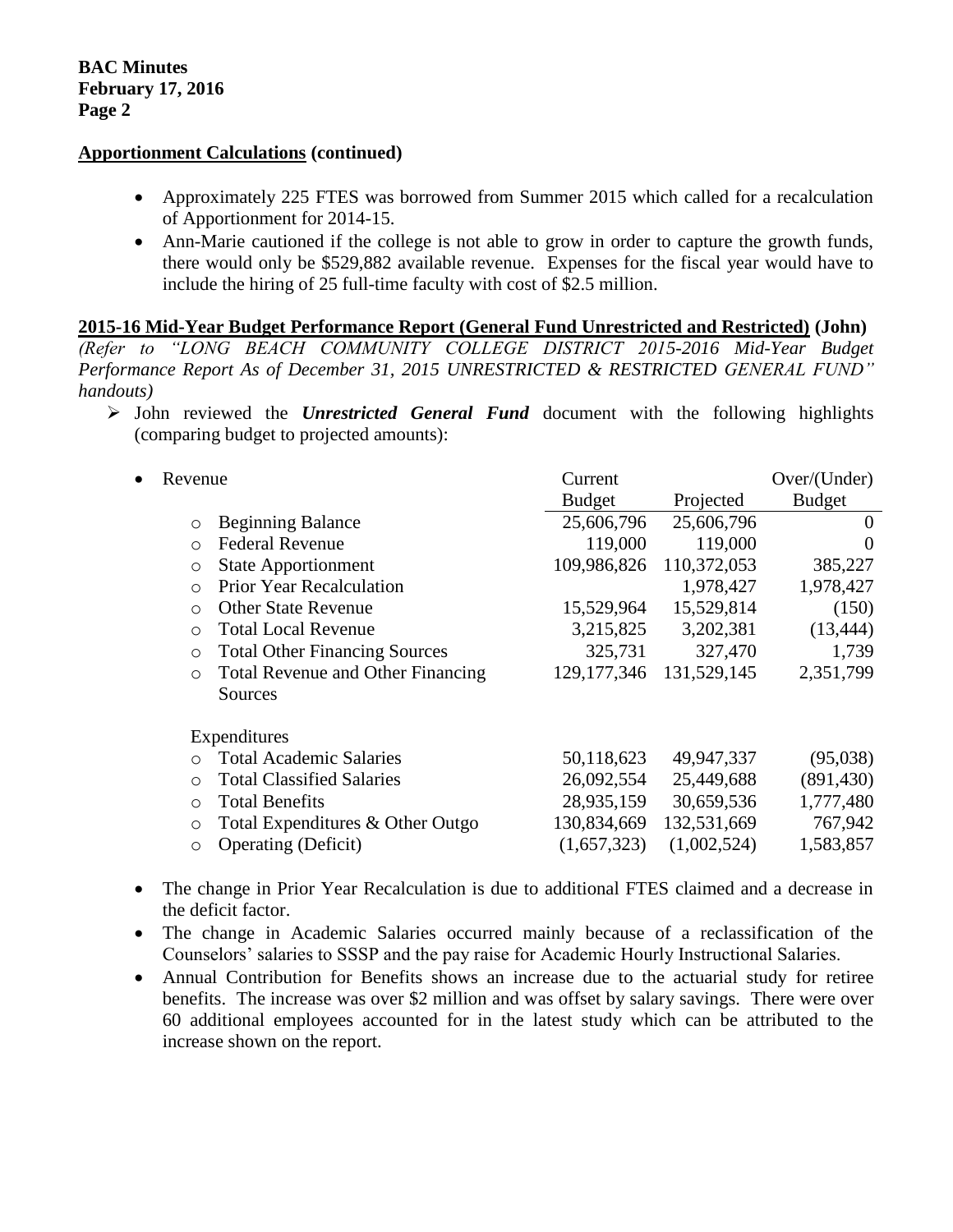### **BAC Minutes February 17, 2016 Page 3**

#### **2015-16 Mid-Year Budget Performance Report (General Fund Unrestricted and Restricted) – (continued)**

John also reviewed the *Restricted General Fund* document with the following highlights:

| <b>Restricted General Fund</b>                        | <b>CURRENT</b><br><b>BUDGET</b><br>2015-2016 | <b>PROJECTED</b><br><b>YEAR-END</b><br>2015-2016 | <b>VARIANCE</b> |
|-------------------------------------------------------|----------------------------------------------|--------------------------------------------------|-----------------|
|                                                       |                                              |                                                  |                 |
| <b>Total Federal Revenue</b>                          | 6,732,401                                    | 6,732,401                                        | $\Omega$        |
| <b>Total State Revenue</b>                            | 24,438,387                                   | 26,047,573                                       | 1,609,186       |
| <b>Total Local Revenue</b>                            | 7,453,458                                    | 7,453,458                                        | $\theta$        |
| <b>TOTAL REVENUE</b>                                  | 46,517,086                                   | 48,126,272                                       | 1,609,186       |
| <b>TOTAL EXPENDITURES &amp; OTHER</b><br><b>OUTGO</b> | 46,109,479                                   | 47,718,665                                       | 1,609,186       |
|                                                       |                                              |                                                  |                 |
| <b>OPERATING SURPLUS/(DEFICIT)</b>                    | 407,607                                      | 407,607                                          | $\Omega$        |
| <b>Plus Beginning Balance</b>                         | 3,347,541                                    | 3,347,541                                        | $\theta$        |
| <b>ENDING BALANCE</b>                                 | 3,755,148                                    | 3,755,148                                        | $\Omega$        |

 The increase in State Revenue includes a plan to increase the number of students into full-time students as well as an increase in Student Success and Support Program Credit. These increases have been offset by the associated expenses incurred with these grants.

 Lynne asked about the rent revenue from the East Campus. Ann-Marie gave a brief review of the situation with Los Coyotes. The property fell out of escrow and the District is currently preparing a resolution for the Board of Governors to allow an exemption for the District to go to bid for the sale of the Los Coyotes property.